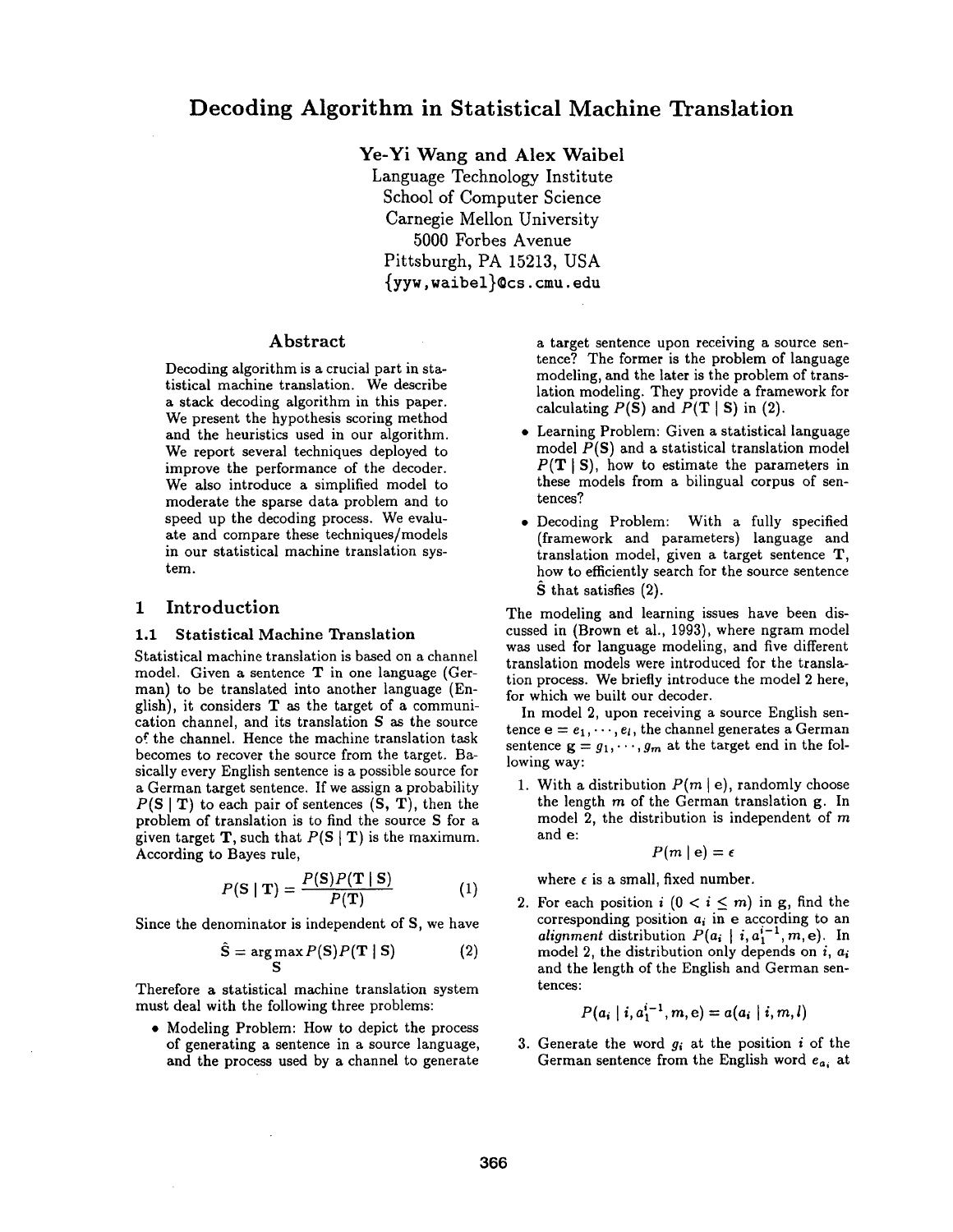the aligned position  $a_i$  of  $g_i$ , according to a *translation distribution*  $P(g_i \mid a_1^m, g_1^{i-1}, e)$  *=*  $t(g_i \mid e_{a_i})$ . The distribution here only depends on  $g_i$  and  $e_{a_i}$ .

Therefore,  $P(g \mid e)$  is the sum of the probabilities of generating g from e over all possible alignments A, in which the position  $i$  in the target sentence  $g$  is aligned to the position *ai* in the source sentence e:

$$
P(g | e) =
$$
  
\n
$$
\epsilon \sum_{a_1=0}^{l} \cdots \sum_{a_m=0}^{l} \prod_{j=1}^{m} t(g_j | e_{a_j}) a(a_j | j, l, m) =
$$
  
\n
$$
\epsilon \prod_{j=1}^{m} \sum_{i=0}^{l} t(g_j | e_i) a(i | j, l, m)
$$
 (3)

(Brown et al., 1993) also described how to use the EM algorithm to estimate the parameters  $a(i)$  $j, l, m$  and  $t(g \mid e)$  in the aforementioned model.

### 1.2 Decoding in **Statistical Machine**  Translation

(Brown et al., 1993) and (Vogel, Ney, and Tillman, 1996) have discussed the first two of the three problems in statistical machine translation. Although the authors of (Brown et al., 1993) stated that they would discuss the search problem in a follow-up arti- • cle, so far there have no publications devoted to the decoding issue for statistical machine translation. On the other side, decoding algorithm is a crucial part in statistical machine translation. Its performance directly affects the quality and efficiency of translation. Without a good and efficient decoding algorithm, a statistical machine translation system may miss the best translation of an input sentence even if it is perfectly predicted by the model.

## 2 Stack Decoding Algorithm

Stack decoders are widely used in speech recognition systems. The basic algorithm can be described as following:

- 1. Initialize the stack with a null hypothesis.
- 2. Pop the hypothesis with the highest score off the stack, name it as current-hypothesis.
- 3. if current-hypothesis is a complete sentence, output it and terminate.
- 4. extend current-hypothesis by appending a word in the lexicon to its end. Compute the score of the new hypothesis and insert it into the stack. Do this for all the words in the lexicon.
- 5. Go to 2.

### 2.1 **Scoring the** hypotheses

In stack search for statistical machine translation, a hypothesis  $H$  includes (a) the length  $l$  of the source sentence, and (b) the prefix words in the sentence. Thus a hypothesis can be written as  $H = l : e_1 e_2 \cdots e_k$ , which postulates a source sentence of length  $l$  and its first  $k$  words. The score of H, *fit,* consists of two parts: the prefix score *gH*  for  $e_1e_2\cdots e_k$  and the heuristic score  $h_H$  for the part  $e_{k+1}e_{k+2}\cdots e_l$  that is yet to be appended to  $\overline{H}$  to complete the sentence.

#### 2.1.1 Prefix score *gH*

(3) can be used to assess a hypothesis. Although it was obtained from the alignment model, it would be easier for us to describe the scoring method if we interpret the last expression in the equation in the following way: each word  $e_i$  in the hypothesis contributes the amount  $\epsilon t(g_j | e_i) a(i | j, l, m)$  to the probability of the target sentence word  $g_j$ . For each hypothesis  $H = l : e_1, e_2, \dots, e_k$ , we use  $S_H(j)$  to denote the probability mass for the target word  $g_i$ contributed by the words in the hypothesis:

$$
S_H(j) = \epsilon \sum_{i=0}^k t(g_j \mid e_i) a(i \mid j, l, m) \tag{4}
$$

Extending  $H$  with a new word will increase  $S_H(j), 1 \leq j \leq m$ .

To make the score additive, the logarithm of the probability in (3) was used. So the prefix score contributed by the translation model is  $\sum_{j=0}^{m} \log S_H(j)$ .

Because our objective is to maximize  $P(e, g)$ , we have to include as well the logarithm of the language model probability of the hypothesis in the score, therefore we have

$$
g_H = \sum_{j=0}^{m} \log S_H(j) + \sum_{i=0}^{k} \log P(e_i | e_{i-N+1} \cdots e_{i-1}).
$$

here N is the order of the ngram language model.

The above g-score  $g_H$  of a hypothesis  $H = l$ :  $e_1e_2\cdots e_k$  can be calculated from the g-score of its parent hypothesis  $P = l : e_1 e_2 \cdots e_{k-1}$ .

$$
g_H = g_P + \log P(e_k | e_{k-N+1} \cdots e_{k-1})
$$
  
+ 
$$
\sum_{j=0}^{m} \log[1 + \frac{\epsilon t(g_j | e_k) a(k | j, l, m)}{S_P(j)}]
$$
  

$$
S_H(j) = S_P(j) + \epsilon t(g_j | e_k) a(k | j, l, m)
$$
 (5)

A practical problem arises here. For a many early stage hypothesis *P, Sp(j)* is close to 0. This causes problems because it appears as a denominator in (5) and the argument of the log function when calculating *gp.* We dealt with this by either limiting the translation probability from the null word (Brown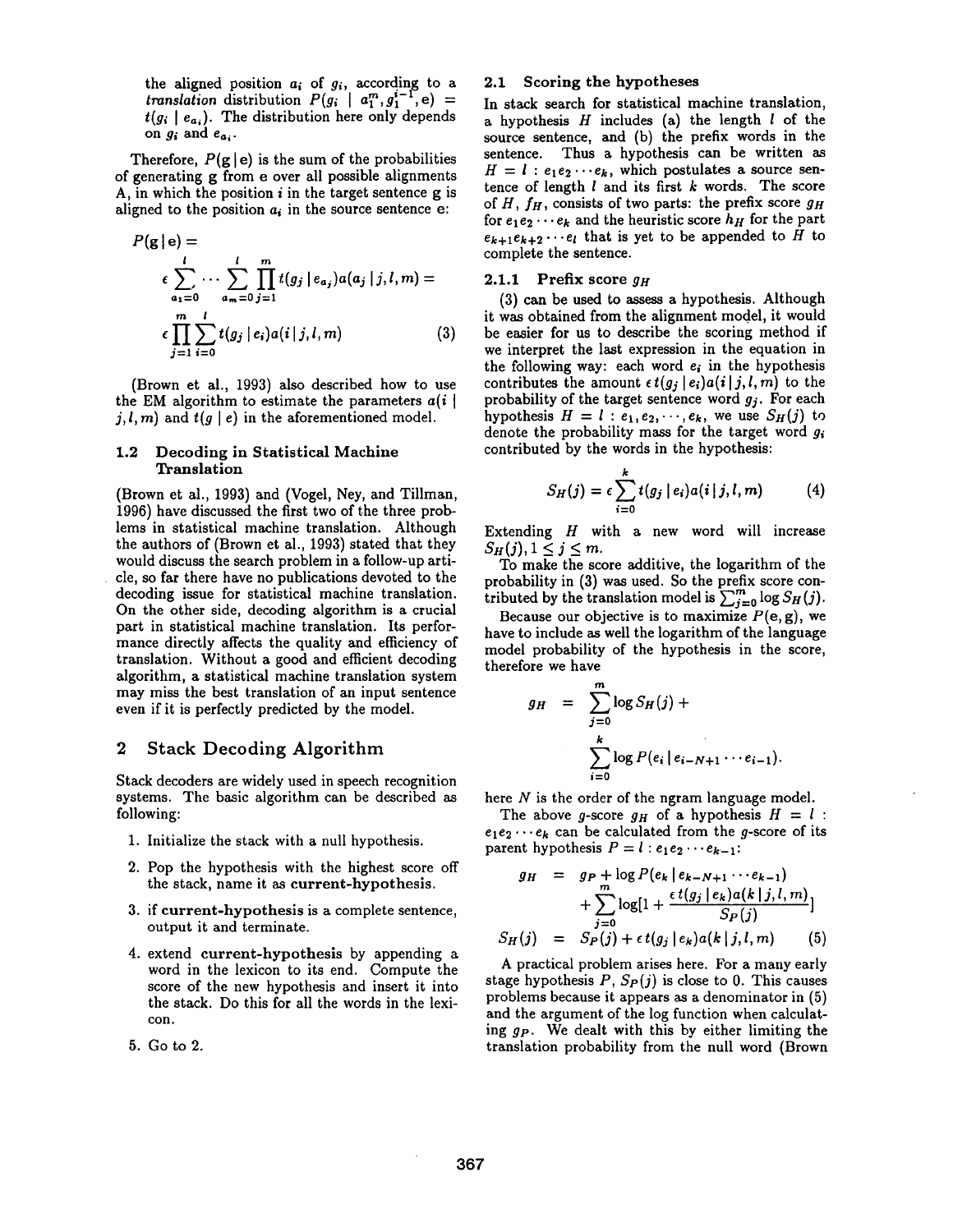et al., 1993) at the hypothetical 0-position(Brown et al., 1993) over a threshold during the EM training, or setting  $S_{H_0}(j)$  to a small probability  $\pi$  instead of 0 for the initial null hypothesis  $H_0$ . Our experiments show that  $\pi = 10^{-4}$  gives the best result.

### 2.1.2 Heuristics

To guarantee an optimal search result, the heuristic function must be an upper-bound of the score for all possible extensions  $e_{k+1}e_{k+2}\cdots e_l$ (Nilsson, 1971) of a hypothesis. In other words, the benefit of extending a hypothesis should never be underestimated. Otherwise the search algorithm will conclude prematurely with a non-optimal hypothesis. On the other hand, if the heuristic function overestimates the merit of extending a hypothesis too much, the search algorithm will waste a huge amount of time after it hits a correct result to safeguard the optimality.

To estimate the language model score  $h_H^{LM}$  of the unrealized part of a hypothesis, we used the negative of the language model perplexity *PPtrain* on the training data as the logarithm of the average probability of predicting a new word in the extension from a history. So we have

$$
h_H^{LM} = -(l - k)PP_{train} + C.
$$
 (6)

Here is the motivation behind this. We assume that the perplexity on training data overestimates the likelihood of the forthcoming word string on average. However, when there are only a few words to be extended  $(k \text{ is close to } l)$ , the language model probability for the words to be extended may be much higher than the average. This is why the constant term C was introduced in (6). When  $k \ll l$ ,  $-(l-k)PP<sub>train</sub>$  is the dominating term in (6), so the heuristic language model score is close to the average. This can avoid overestimating the score too much. As  $k$  is getting closer to  $l$ , the constant term  $C$  plays a more important role in  $(6)$  to avoid underestimating the language model score. In our experiments, we used  $C = PP_{train} + log(P_{max})$ , where  $P_{max}$  is the maximum ngram probability in the language model.

To estimate the translation model score, we introduce a variable  $v_{il}(j)$ , the maximum contribution to the probability of the target sentence word  $q_i$  from any possible source language words at any position between i and l:

$$
v_{il}(j) = \max_{i \leq k \leq l, e \in L_E} t(g_j \mid e) a(k \mid j, l, m). \tag{7}
$$

here  $L_E$  is the English lexicon.

Since  $v_{il}(j)$  is independent of hypotheses, it only needs to be calculated once for a given target sentence.

When  $k < l$ , the heuristic function for the hypothesis  $H = l : e_1 e_2 \cdots e_k$ , is

$$
h_H = \sum_{j=1}^m \max\{0, \log(v_{(k+1)l}(j)) - \log S_H(j)\}
$$

$$
-(l-k)PP_{train} + C \tag{8}
$$

where  $\log(v_{(k+1)l}(j)) - \log S_H(j))$  is the maximum increasement that a new word can bring to the likelihood of the j-th target word.

When  $k = l$ , since no words can be appended to the hypothesis, it is obvious that  $h_H = 0$ .

This heuristic function over-estimates the score of the upcoming words. Because of the constraints from language model and from the fact that a position in a source sentence cannot be occupied by two different words, normally the placement of words in those unfilled positions cannot maximize the likelihood of all the target words simultaneously.

### 2.2 Pruning and aborting search

Due to physical space limitation, we cannot keep all hypotheses alive. We set a constant  $M$ , and whenever the number of hypotheses exceeds  $M$ , the algorithm will prune the hypotheses with the lowest scores. In our experiments, M was set to 20,000.

There is time limitation too. It is of little practical interest to keep a seemingly endless search alive too long. So we set a constant  $T$ , whenever the decoder extends more than T hypotheses, it will abort the search and register a failure. In our experiments, T was set to 6000, which roughly corresponded to 2 and half hours of search effort.

### 2.3 Multi-Stack Search

The above decoder has one problem: since the heuristic function overestimates the merit of extending a hypothesis, the decoder always prefers hypotheses of a long sentence, which have a better chance to maximize the likelihood of the target words. The decoder will extend the hypothesis with large  $l$  first, and their children will soon occupy the stack and push the hypotheses of a shorter source sentence out of the stack. If the source sentence is a short one, the decoder will never be able to find it, for the hypotheses leading to it have been pruned permanently.

This "incomparable" problem was solved with multi-stack search(Magerman, 1994). A separate stack was used for each hypothesized source sentence length *l*. We do compare hypotheses in different stacks in the following cases. First, we compare a complete sentence in a stack with the hypotheses in other stacks to safeguard the optimality of search result; Second, the top hypothesis in a stack is compared with that of another stack. If the difference is greater than a constant  $\delta$ , then the less probable one will not be extended. This is called soft-pruning, since whenever the scores of the hypotheses in other stacks go down, this hypothesis may revive.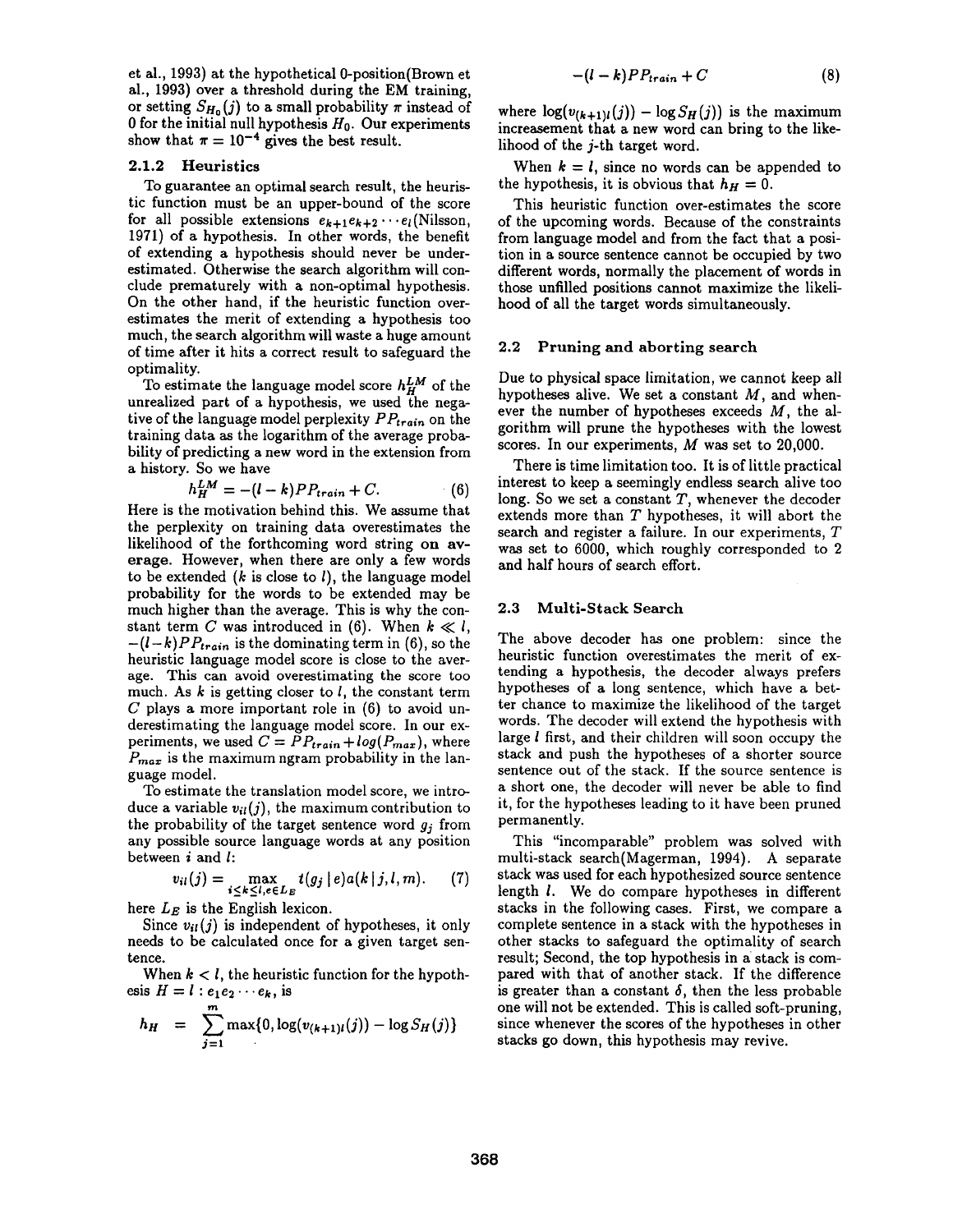

Figure 1: Sentence Length Distribution

# 3 Stack Search with a Simplified Model

In the IBM translation model 2, the alignment parameters depend on the source and target sentence length  $l$  and  $m$ . While this is an accurate model, it causes the following difficulties:

- 1. there are too many parameters and therefore too few training data per parameter. This may not be a problem when massive training data are available. However, in our application, this is a severe problem. Figure 1 plots the length distribution for the English and German sentences. When sentences get longer, there are fewer training data available.
- 2. the search algorithm has to make multiple hypotheses of different source sentence length. For each source sentence length, it searches through almost the same prefix words and finally settles on a sentence length. This is a very time consuming process and makes the decoder very inefficient.

To solve the first problem, we adjusted the count for the parameter  $a(i | j, l, m)$  in the EM parameter estimation by adding to it the counts for the parameters  $a(i | j, l', m')$ , assuming  $(l, m)$  and  $(l', m')$ are close enough. The closeness were measured in



Figure 2: Each x/y position represents a different source/target sentence length. The dark dot at the intersection  $(l, m)$  corresponds to the set of counts for the alignment parameters  $a(\bullet | \bullet, l, m)$  in the EM estimation. The adjusted counts are the sum of the counts in the neighboring sets residing inside the circle centered at  $(l, m)$  with radius r. We took  $r = 3$  in our experiment.

Euclidean distance (Figure 2). So we have

$$
\hat{c}(i | j, l, m) = \sum_{(l-l')^2 + (m-m')^2 < r^2; e, g} c(i | j, l', m'; e, g) \quad (9)
$$

where  $\hat{c}(i \mid j, l, m)$  is the adjusted count for the parameter  $a(i | j, l, m)$ ,  $c(i | j, l, m; e, g)$  is the expected count for  $a(i | j, l, m)$  from a paired sentence (e g), and  $c(i | j, l, m; e, g) = 0$  when  $|e| \neq l$ , or  $|g| \neq m$ , or  $i > l$ , or  $j > m$ .

Although (9) can moderate the severity of the first data sparse problem, it does not ease the second inefficiency problem at all. We thus made a radical change to (9) by removing the precondition that  $(l, m)$  and  $(l', m')$  must be close enough. This results in a simplified translation model, in which the alignment parameters are independent of the sentence length  $l$  and  $m$ :

$$
P(i | j, m, e) = P(i | j, l, m)
$$
  
=  $a(i | j)$ 

here  $i, j < L_m$ , and  $L_m$  is the maximum sentence length allowed in the translation system. A slight change to the EM algorithm was made to estimate the parameters.

There is a problem with this model: given a sentence pair g and e, when the length of e is smaller than *Lm,* then the alignment parameters do not sum to 1: lel

$$
\sum_{i=0}^{|e|} a(i|j) < 1. \tag{10}
$$

We deal with this problem by padding e to length  $L_m$  with dummy words that never gives rise to any word in the target of the channel.

Since the parameters are independent of the source sentence length, we do not have to make an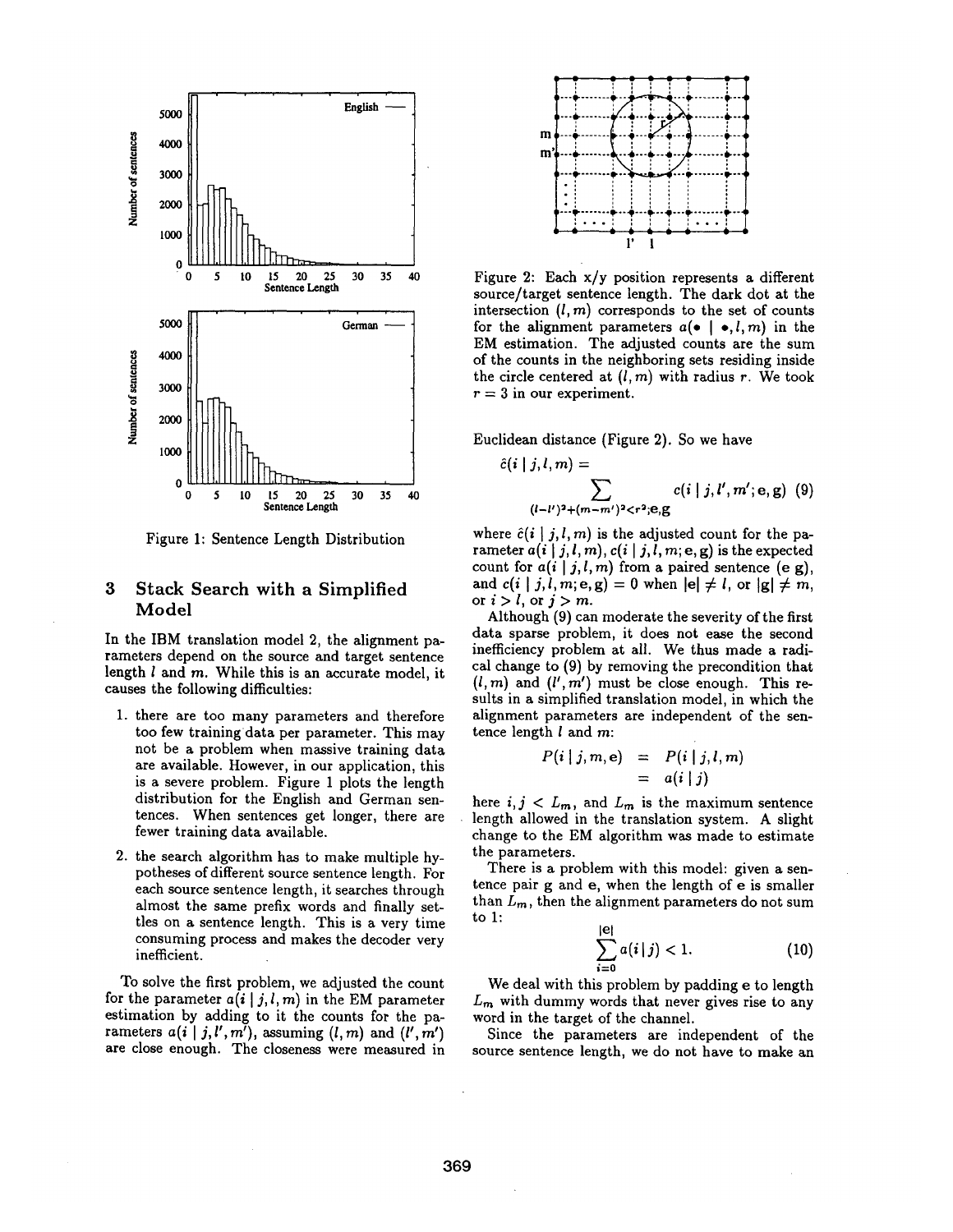assumption about the length in a hypothesis. Whenever a hypothesis ends with the sentence end symbol  $\langle s \rangle$  and its score is the highest, the decoder reports it as the search result. In this case, a hypothesis can be expressed as  $H = e_1, e_2, \dots, e_k$ , and |H| is used to denote the length of the sentence prefix of the hypothesis  $H$ , in this case,  $k$ .

## 3.1 Heuristics

Since we do not make assumption of the source sentence length, the heuristics described above can no longer be applied. Instead, we used the following heuristic function:

$$
h_H^n = \sum_{j=1}^m \max\{0, \log(\frac{v(|H|+1)(|H|+n)(j)}{S_H(j)})\} -n * PP_{train} + C
$$
 (11)

$$
h_H = \sum_{n=1}^{2m-|H|} P_p(|H|+n|m) * h_H^n \qquad (12)
$$

here  $h^{\textit{n}}_H$  is the heuristics for the hypothesis that extend  $\tilde{H}$  with n more words to complete the source sentence (thus the final source sentence length is  $|H| + n$ .)  $P_p(x|y)$  is the Poisson distribution of the source sentence length conditioned on the target sentence length. It is used to calculate the mean of the heuristics over all possible source sentence length,  $m$ is the target sentence length. The parameters of the Poisson distributions can be estimated from training data.

# 4 Implementation

Due to historical reasons, stack search got its current name. Unfortunately, the requirement for search states organization is far beyond what a stack and its *push pop* operations can handle. What we really need is a dynamic set which supports the following operations:

- *1. INSERT:* to insert a new hypothesis into the set.
- *2. DELETE:* to delete a state in hard pruning.
- *3. MAXIMUM:* to find the state with the best score to extend.
- *4. MINIMUM:* to find the state to be pruned.

We used the Red-Black tree data structure (Cormen, Leiserson, and Rivest, 1990) to implement the dynamic set, which guarantees that the above operations take  $O(\log n)$  time in the worst case, where n is the number of search states in the set.

## 5 Performance

We tested the performance of the decoders with the scheduling corpus(Suhm et al., 1995). Around 30,000 parallel sentences (400,000 words altogether for both languages) were used to train the IBM model 2 and the simplified model with the EM algorithm. A larger English monolingual corpus with around 0.5 million words was used to train a bigram for language modelling. The lexicon contains 2,800 English and 4,800 German words in morphologically inflected form. We did not do any preprocessing/analysis of the data as reported in (Brown et al., 1992).

### 5.1 Decoder Success Rate

Table 1 shows the success rate of three models/decoders. As we mentioned before, the comparison between hypotheses of different sentence length made the single stack search for the IBM model 2 fail (return without a result) on a majority of the test sentences. While the multi-stack decoder improved this, the simplified model/decoder produced an output for all the 120 test sentences.

### 5.2 Translation Accuracy

Unlike the case in speech recognition, it is quite arguable what "accurate translations" means. In speech recognition an output can be compared with the sample transcript of the test data. In machine translation, a sentence may have several legitimate translations. It is difficult to compare an output from a decoder with a designated translation. Instead, we used human subjects to judge the machinemade translations. The translations are classified into three categories<sup>1</sup>.

- **1.** Correct translations: translations that are grammatical and convey the same meaning as the inputs.
- 2. Okay translations: translations that convey the same meaning but with small grammatical mistakes or translations that convey most but not the entire meaning of the input.
- **3.** Incorrect translations: Translations that are ungrammatical or convey little meaningful information or the information is different from the input.

Examples of correct, okay, and incorrect translations are shown in Table 2.

Table 3 shows the statistics of the translation results. The accuracy was calculate by crediting a correct translation 1 point and an okay translation 1/2 point.

There are two different kinds of errors in statistical machine translation. A *modeling erivr* occurs when the model assigns a higher score to an incorrect translation than a correct one. We cannot do anything about this with the decoder. A *decoding* 

<sup>&</sup>lt;sup>1</sup>This is roughly the same as the classification in IBM statistical translation, except we do not have "legitimate translation that conveys different meaning from the input" - we did not observed this case in our outputs.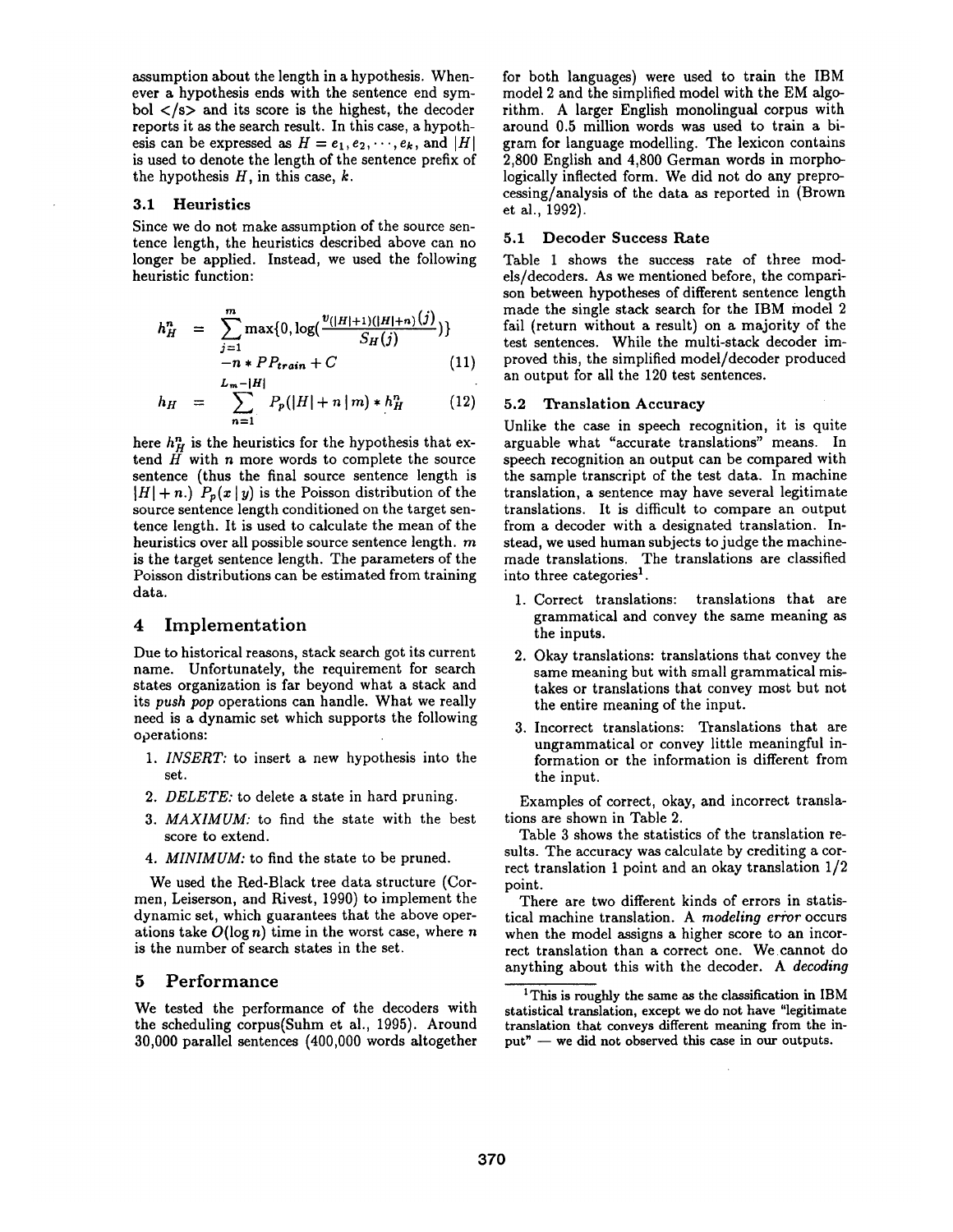|                       | <b>Total Test Sentences</b> | Decoded Sentenced Failed sentences |    |
|-----------------------|-----------------------------|------------------------------------|----|
| Model 2, Single Stack | l 20                        |                                    |    |
| Model 2, Multi-Stack  | 120                         | 83                                 | 27 |
| Simplified Model      | 120                         | l 20                               |    |

|           | German           | ich habe ein Meeting von halb zehn bis um zwölf                |  |
|-----------|------------------|----------------------------------------------------------------|--|
|           | English (target) | I have a meeting from nine thirty to twelve                    |  |
|           | English (output) | I have a meeting from nine thirty to twelve                    |  |
| Correct   |                  |                                                                |  |
|           | German           | versuchen wir sollten es vielleicht mit einem anderen Termin   |  |
|           | English (target) | we might want to try for some other time                       |  |
|           | English (output) | we should try another time                                     |  |
| Okay      | German           | ich glaube nicht däs ich noch irgend etwas im Januar frei habe |  |
|           | English (target) | I do not think I have got anything open in January             |  |
|           | English (output) | I think I will not free in January                             |  |
|           |                  |                                                                |  |
|           | German           | ich glaube wir sollten ein weiteres Meeting vereinbaren        |  |
|           | English (target) | I think we have to have another meeting                        |  |
|           | English (output) | I think we should fix a meeting                                |  |
|           | German           | schlagen Sie doch einen Termin vor                             |  |
| Incorrect | English (target) | why don't you suggest a time                                   |  |
|           | English (output) | why you an appointment                                         |  |
|           |                  |                                                                |  |
|           | German           | ich habe Zeit für den Rest des Tages                           |  |
|           | English (target) | I am free the rest of it                                       |  |
|           | English (output) | I have time for the rest of July                               |  |

|  |  | Table 1: Decoder Success Rate |  |  |
|--|--|-------------------------------|--|--|
|--|--|-------------------------------|--|--|

Table 2: Examples of Correct, Okay, and Incorrect Translations: for each translation, the first line is an input German sentence, the second line is the human made (target) translation for that input sentence, and the third line is the output from the decoder.

*error* or *search* error happens when the search algorithm misses a correct translation with a higher score.

When evaluating a decoding algorithm, it would be attractive if we can tell how many errors are caused by the decoder. Unfortunately, this is not attainable. Suppose that we are going to translate a German sentence g, and we know from the sample that e is one of its possible English translations. The decoder outputs an incorrect e' as the translation of g. If the score of e' is lower than that of e, we know that a search error has occurred. On the other hand, if the score of e' is higher, we cannot decide if it is a modeling error or not, since there may still be other legitimate translations with a score higher than e' - we just do not know what they are.

Although we cannot distinguish a modeling error from a search error, the comparison between the decoder output's score and that of a sample translation can still reveal some information about the performance of the decoder. If we know that the decoder can find a sentence with a better score than a "correct" translation, we will be more confident that the decoder is less prone to cause errors. Table 4 shows the comparison between the score of the outputs from the decoder and the score of the sample translations when the outputs are incorrect. In most cases, the incorrect outputs have a higher score than the sample translations. Again, we consider a "okay" translation a half error here.

This result hints that model deficiencies may be a major source of errors. The models we used here are very simple. With a more sophisticated model, more training data, and possibly some preprocessing, the total error rate is expected to decrease.

### 5.3 Decoding Speed

Another important issue is the efficiency of the decoder. Figure 3 plots the average number of states being extended by the decoders. It is grouped according to the input sentence length, and evaluated on those sentences on which the decoder succeeded.

The average number of states being extended in the model 2 single stack search is not available for long sentences, since the decoder failed on most of the long sentences.

The figure shows that the simplified model/decoder works much more efficiently than the other mod-